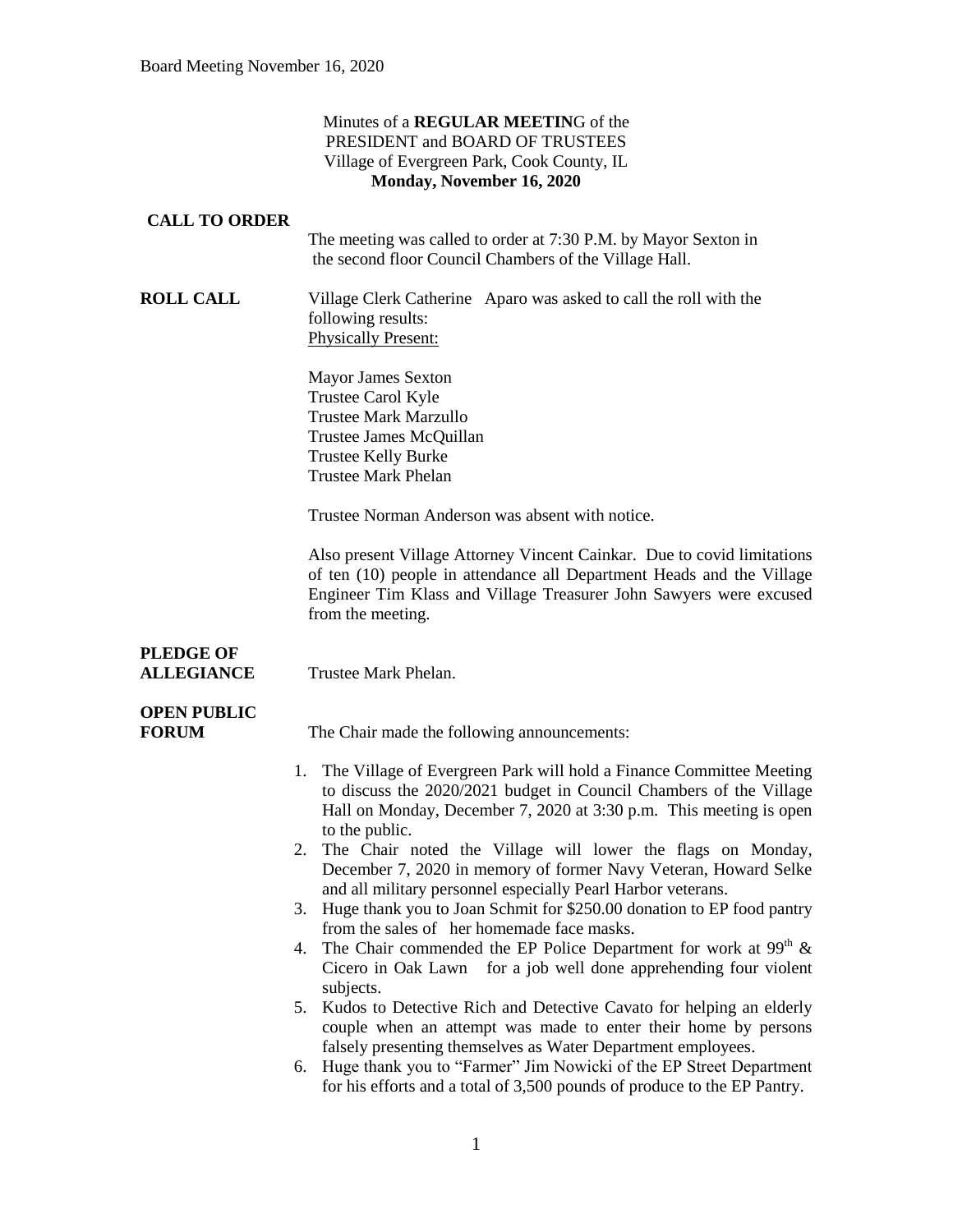- 7. The railroad closing at  $91<sup>st</sup>$  and Rockwell is scheduled for November 19-23, 2020.
- 8. Waste management waste volume report from April to October is 6,452 tons of refuse, recycling 1,453 tons and yard waste 1,928 tons.
- 9. The Evergreen Park Police Department will initiate the Walk and Talk program with local businesses during the holiday season.
- 10. Village Hall will be closed on Thursday, November 26th and Friday, November 27th, 2020 in observance of Thanksgiving and will re-open on Saturday, November 28th, 2020 from 9 a.m. to Noon. Garbage pick-up will be on Friday, November 29th, instead of Thursday.
- 11. Covid update numbers are rising between November 8 through November 16<sup>th</sup> an additional 179 new cases were reported. Our positivity rate is at 8%. The Chair reminded everyone to continue to take precautions and social distance.
- 12. The Annual Christmas Dickens Fest /Christmas tree lighting will not be held this year due to covid restrictions. Glenn Pniewski is working with the EP Candlelight Theater to present virtual tree lighting. Details to follow.
- 13. Yard waste containers will continue to be picked up through Thursday, December 10, 2020 weather permitting. Please dispose of leaves and garden waste in the green waste containers. Only excess leaves should be raked to the curb.
- 14. Trustee Phelan commended the PW Department for a wonderful job on leaf pick up.

## **OPEN PUBLIC**

**AUDIENCE** Due to Governor Pritzker's return to Tier 3 mitigation there were no audience members at tonight's meeting. The meeting is being recorded and will be available on the website tomorrow.

# **REGULAR**

**AGENDA** Motion by Trustee Kyle second by Trustee Burke to waive the reading of the minutes of the October 19, 2020 Regular Meeting of the President and Board of Trustees and approved as presented was passed by unanimous voice vote and so ordered by the Chair.

## **ZBA MEETING**

**9/8/2020** Motion by Trustee Marzullo second by Trustee Phelan to remove from the table (untable) the ZBA minutes from the September 8, 2020 meeting for 9600 S. Kedzie and 9604 S. Kedzie. Upon roll call, voting YES: Trustees Kyle, Marzullo, McQuillan, Burke and Phelan; voting NO: NONE. The motion was passed and so ordered by the Chair.

> There was a lengthy discussion regarding the proposed change in zoning from "A" residential to "C" Commercial for the properties at 9600 S. Kedzie and 9604 S. Kedzie. The house will be demolished; and the property will be used for parking for Chi Tung restaurant. The Chair stated every effort will be made to improve the property with fencing, landscape and lighting. The  $96<sup>th</sup>$  Street entrance will be vacated and will no longer be used as a through street.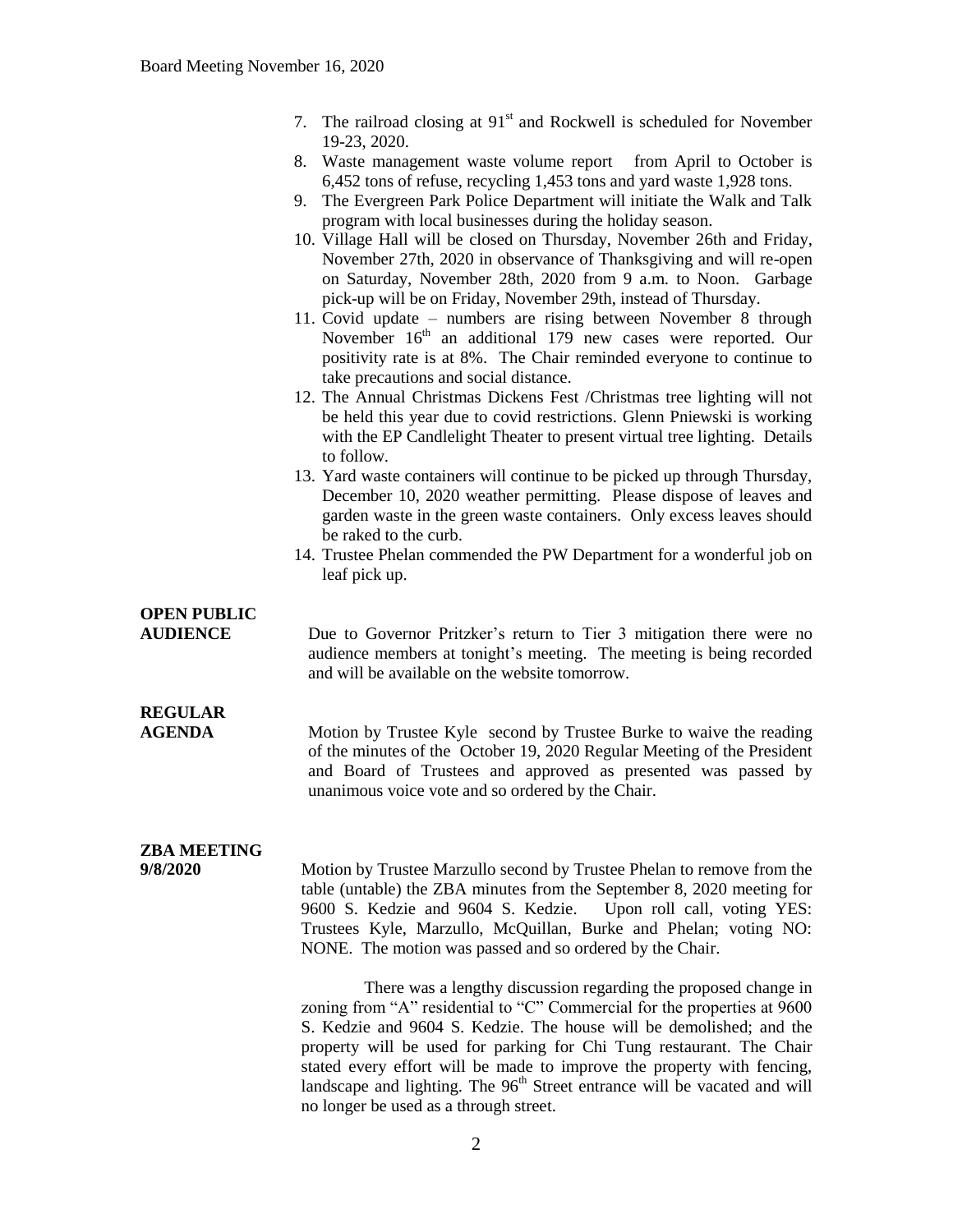Motion by Trustee Marzullo second by Trustee McQuillan to approve the recommendation of the Zoning Board and the Minutes of the September 8, 2020 meeting granting the zoning change. Upon roll call, voting YES: Trustees Kyle, Marzullo, McQuillan, Burke and Phelan; voting NO: NONE. The motion was passed and so ordered by the Chair.

## **RESOLUTION NO. 25-2020 & RES. NO. 1-2021**

**RES. NO. 2-2021** Motion by Trustee Phelan second by Trustee Kyle to approve **RESOLUTION NO. 25-2020** with expenditures of the General Corporate Fund of \$ 640,646.93 and the Water Management Fund in the amount of \$ 568,595.85 and the 95th Street TIF Fund, \$ 9,624.60 and the Self Insurance Fund, \$4,643.58 and the Street Bond Fund, \$ 37,540.00 for a total of \$ 1,261,050.96.

> **RESOLUTION NO. 1-2021** with expenditures of General Corporate Fund, \$ 178,319.70 and the Water management Fund, \$20,144.91 for a total of \$ 198,464.61.

> **RESOLUTION NO. 2-2021** with expenditures of the General Corporate Fund, \$175,180.05 and the Water Management Fund, \$16,955.60 and the Street Bond Fund, \$ 21,500.00 for a total of \$213,635.65. Upon roll call, voting YES: Trustees McQuillan, Burke, Phelan, Kyle and Marzullo; voting NO: NONE. The motion was passed and so ordered by the Chair.

#### **WATER COLLECTOR REPORT**

Motion by Trustee McQuillan second by Trustee Marzullo to approve the Water Collector's Report for **October 2020** in the amount of 907,408.98 as presented was passed by unanimous voice vote and so ordered by the Chair.

# **VILLAGE COLLECTOR**

**REPORT** Motion by Trustee Phelan second by Trustee Marzullo to approve the Village Collector's Report for **October 2020** in the amount of \$ 2,048,880.58 as presented was passed by unanimous voice vote and so ordered by the Chair.

# **BUSINESS**

**CERTIFICATES** Motion by Trustee Kyle second by Trustee McQuillan to approve the business license application for **PROVIDEA HEALTH PARTNERS, LLC** to conduct a healthcare facility/medical practice located at 9730 S. Western, Suite 700 in Evergreen Park. Upon roll call, voting YES: Trustees Burke, Phelan, Kyle, Marzullo and McQuillan; voting NO: NONE. The motion was passed and so ordered by the Chair.

> Motion by Trustee McQuillan second by Trustee Marzullo to approve the business license application for **TIONNA PINKSTON, INC.** to conduct handcrafted family clothing/accessories/boutique located at 9500 S. Avers, Suite 10 in Evergreen Park. Upon roll call, voting YES: Trustees Phelan, Kyle, Marzullo, McQuillan and Burke; voting NO: NONE. The motion was passed and so ordered by the Chair.

#### **ORDINANCE**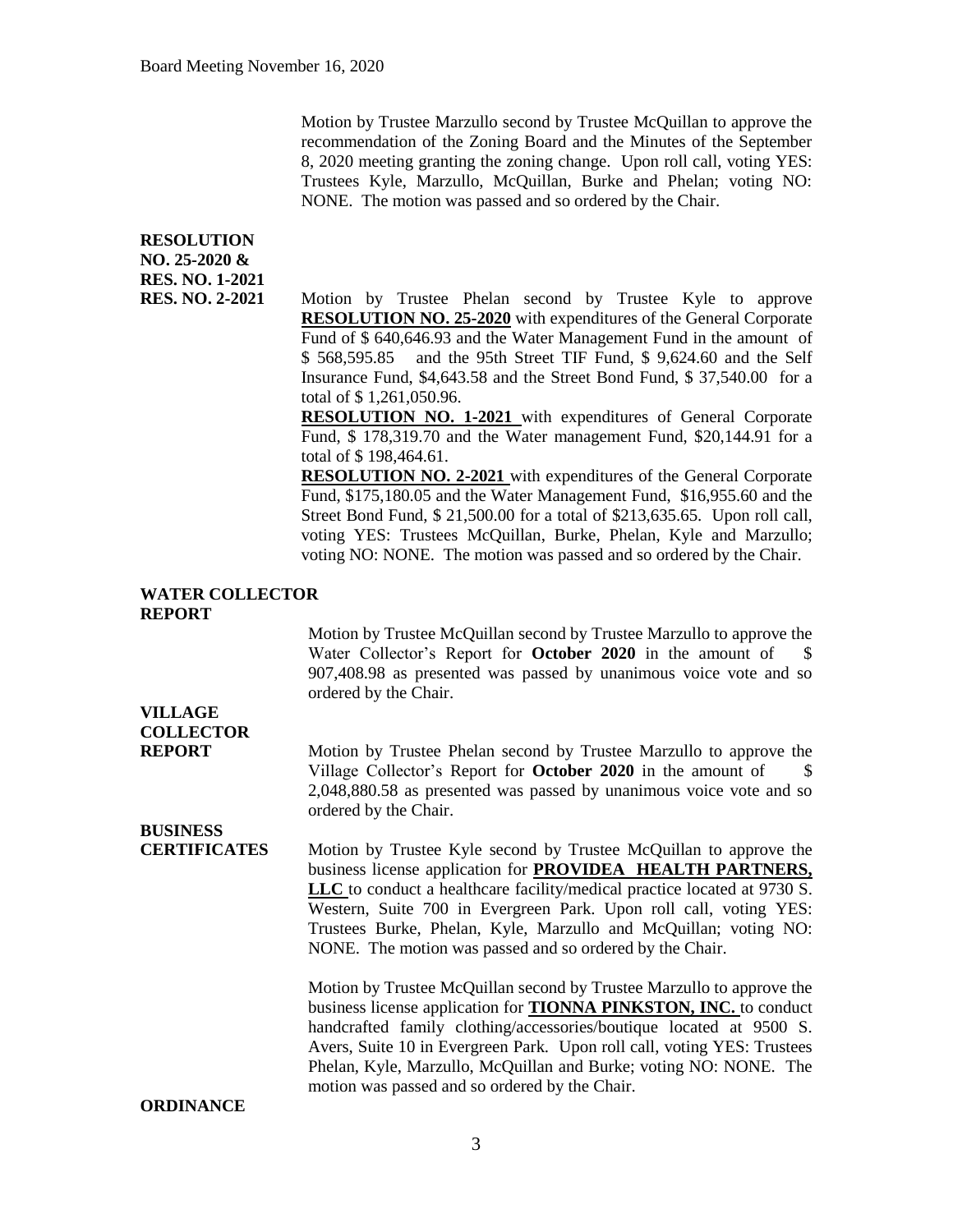## **NO. 12-2020**

|                       | Motion by Trustee McQuillan second by Trustee Phelan to approve                                                                                             |
|-----------------------|-------------------------------------------------------------------------------------------------------------------------------------------------------------|
|                       | <b>ORDINANCE NO. 12-2020,</b><br>"AN ORDINANCE OF<br><b>THE</b><br>OF<br><b>EVERGREEN</b><br><b>PARK</b><br><b>VILLAGE</b><br><b>REZONING</b><br><b>THE</b> |
|                       | PROPERTY LOCATED AT 9600 SOUTH KEDZIE AVE NUE                                                                                                               |
|                       | AND VACATED 96 <sup>TH</sup> STREET ADJACENT THERETO, FROM                                                                                                  |
|                       | $\mathbf{C}$<br>"A" SINGLE FAMILY RESIDENTIAL DISTRICT TO                                                                                                   |
|                       | <b>COMMERCIAL."</b> Upon roll call, voting YES: Trustees<br>Kyle,                                                                                           |
|                       | Marzullo, McQuillan, Burke, and Phelan; voting NO: NONE.<br>The                                                                                             |
|                       | motion was passed and so ordered by the Chair.                                                                                                              |
| <b>MEMBERSHIP</b>     |                                                                                                                                                             |
| <b>DUES IML</b>       | Motion by Trustee Kyle second by Trustee McQuillan to approve the                                                                                           |
|                       | request for the annual membership dues for IML for the year 2021 in the                                                                                     |
|                       | amount of \$1,500.00. Upon roll call, voting YES: Trustees Marzullo,                                                                                        |
|                       | McQuillan, Burke, Phelan and Kyle; voting NO: NONE. The motion                                                                                              |
|                       | was passed and so ordered by the Chair.                                                                                                                     |
| <b>MEMBERSHIP</b>     |                                                                                                                                                             |
| <b>DUES NLC</b>       | Motion by Trustee Marzullo second by Trustee Burke to approve the                                                                                           |
|                       | request for the annual membership dues for National League of Cities                                                                                        |
|                       | (NLC) for the year 2021 in the amount of \$1,563.00. Upon roll call,                                                                                        |
|                       | voting YES: Trustees McQuillan, Burke, Phelan, Kyle and Marzullo;                                                                                           |
|                       | voting NO: NONE. The motion was passed and so ordered by the Chair.                                                                                         |
| <b>B&amp;R TOWING</b> |                                                                                                                                                             |
| <b>CONTRACT</b>       | Motion by Trustee Phelan second by Trustee Kyle to approve the request                                                                                      |
|                       | from Police Chief Saunders to accept the Agreement between the Village                                                                                      |
|                       | of Evergreen Park and B & R Towing, LLC with Respect to Towing                                                                                              |
|                       | Services. The Village will not be renewing the contract for towing with                                                                                     |
|                       | Vince's Towing for the 2021 year. The original family has sold the                                                                                          |
|                       | business. This contract will be in effect until December 31, 2021 and                                                                                       |
|                       | renewed on a year to year basis. They will not store any vehicles here in                                                                                   |
|                       | Evergreen Park. Upon roll call, voting YES: Trustees Burke, Phelan,                                                                                         |
|                       | Kyle, Marzullo and McQuillan; voting NO: NONE. The motion was                                                                                               |
|                       | passed and so ordered by the Chair.                                                                                                                         |
| <b>ENGINEER'S</b>     |                                                                                                                                                             |
| <b>REPORT</b>         | Tim Klass was excused from this meeting. The Chair reported with the                                                                                        |
|                       | help of the Southwest Mayors Conference the sidewalk will be installed                                                                                      |
|                       | in spring at the 91 <sup>st</sup> Street location. He also thanked State Rep. Kelly                                                                         |
|                       | Burke and Senator Bill Cunningham for finalizing the monies that were                                                                                       |
|                       | promised under Illinois Governor Patrick Quinn for the 50 acre park.                                                                                        |
| <b>ATTORNEY'S</b>     |                                                                                                                                                             |
| <b>REPORT</b>         | Attorney Cainkar had no report.                                                                                                                             |
|                       |                                                                                                                                                             |
| <b>BIDS</b>           | NONE.                                                                                                                                                       |
|                       |                                                                                                                                                             |
| MISC.                 | Our next meeting will be December 21, 2020.<br>The Chair wished                                                                                             |
|                       | everyone a healthy and happy Thanksgiving.                                                                                                                  |
|                       |                                                                                                                                                             |
| <b>ADJOURNMENT</b>    | With nothing further to come before this meeting, motion by Trustee                                                                                         |
|                       | Phelan second by Trustee Kyle that this Regular Meeting of the                                                                                              |
|                       | President and Board of Trustees adjourn. Upon roll call voting YES:                                                                                         |